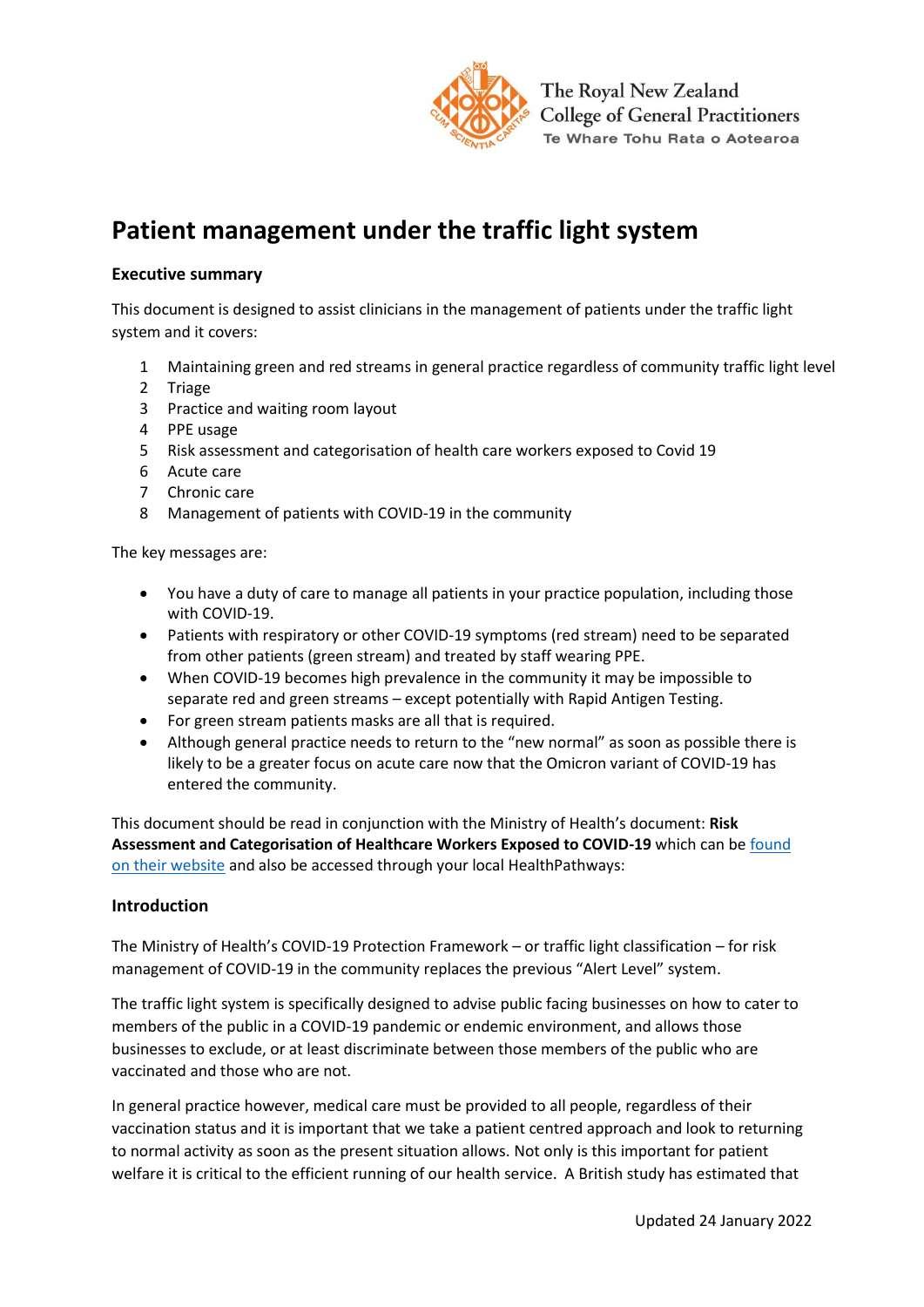

over 80 percent of doctor contacts are made in primary care and even a small reduction in GP services is likely to have a very real impact on hospital services.

Management of infectious diseases have changed; however, we need to be looking at how we can return, over time, to the normal management of both acute and long-term conditions. Overseas experience shows that patients want to see a return to face to face contact.

The one caveat to this document is that, now the Omicron variant of COVID-19 has appeared in the New Zealand community, there is likely to be a necessary focus on acute care management (see section 6).

The Royal New Zealand College of General Practitioners [position on the management of both](about:blank)  [vaccinated and unvaccinated patients](about:blank) (which includes all children under the age of 12) is that **all**  patients, irrespective of their vaccination status should have access to face-to-face consultations when required.

However, it is important that clinicians take appropriate precautions to ensure that unvaccinated or acutely unwell patients do not pose a risk to clinical staff or other patients, particularly those that are immunocompromised, elderly, or have multiple co-morbidities that put them at risk of poorer COVID-19 outcomes.

Any risk mitigation must not result in putting an asymptomatic unvaccinated patient into the same area or close contact with "red stream" symptomatic patients.

In developing this advice, we have made the following assumptions:

- All clinical staff and most patients will be fully vaccinated.
- With the advent of the Omicron variant, general practices will be seeing many more patients with COVID-19, and they will need to take precautions above that of other public-facing organisations and businesses.
- Experience suggests while virtual consultations are an important tool, many patients require face to face contact. It is therefore important there is access to face-to-face consultations as required.
- COVID-19 will be endemic in New Zealand in the foreseeable future. The actual degree of COVID-19 in the community cannot be predicted at present.
- Some form of triage will be normal and red/green streaming will continue into the foreseeable future.

# **1. Maintaining green and red streams in General Practice regardless of community Traffic Light level**

Patients with symptoms suggestive of respiratory infection must continue to be separated from nonrespiratory patients within the practice. Red streaming of all undifferentiated respiratory illness is an ongoing recommendation, especially as COVID-19 spreads throughout New Zealand.

How social distancing occurs will be influenced by size and layout of the practice, and workforce resources. Ideally, your red stream system would include: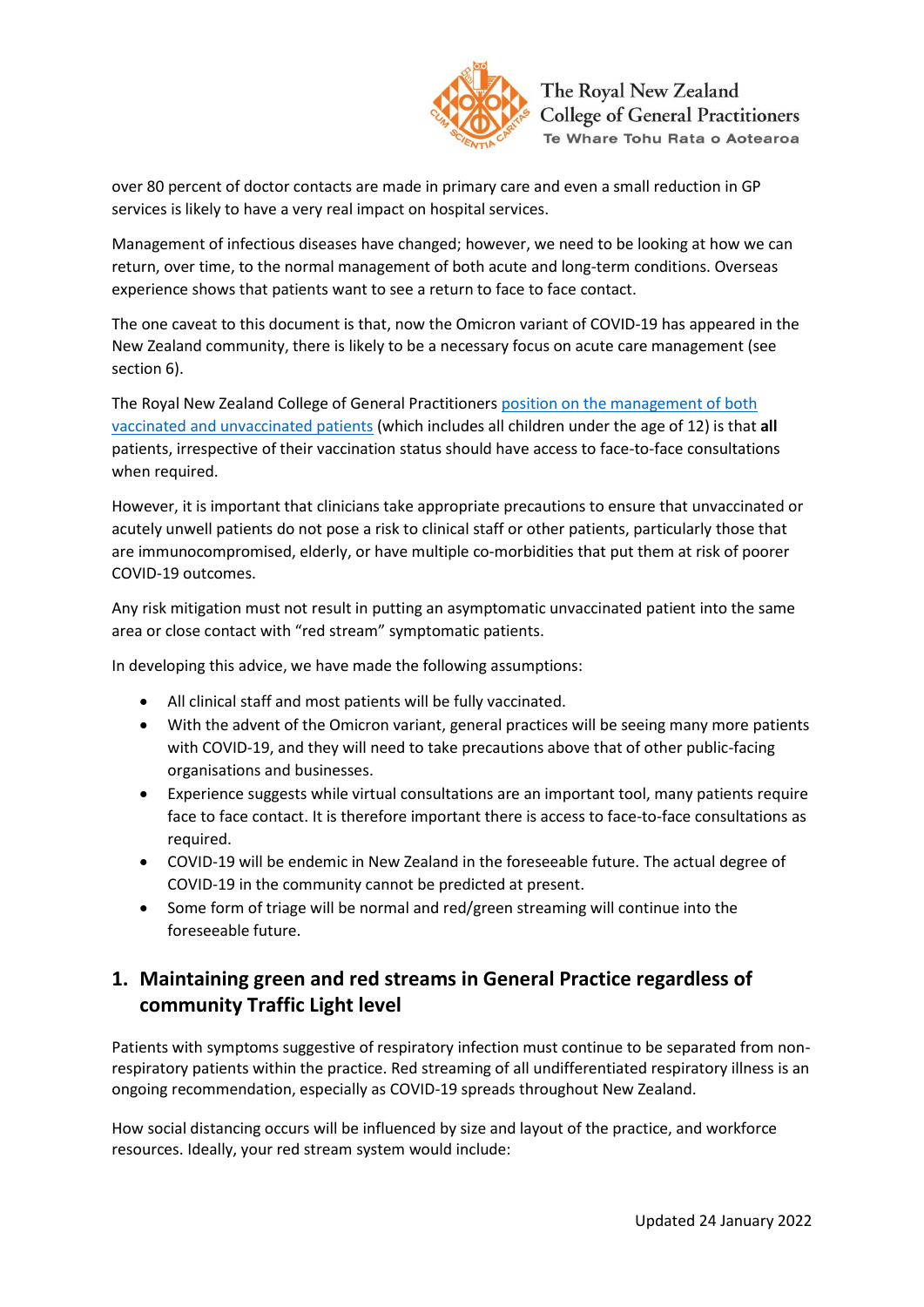

- Separate staff from those working in the green stream
- Separate entry/exit for patients
- Separate bathroom
- [Good ventilation](about:blank)
- Appropriate PPE for both staff and patients.
- For some practices this may mean that the red stream assessment and swabbing may have to occur outside of the building.

Clear signage for patients is essential and we must continue to provide the environment and the assurance to patients and our staff that our practices are safe for them and their families.

**In addition, all patients entering a practice should wear a mask.**

### **2. Triage**

Triaging of phone calls was already happening before COVID-19 became an issue, but with the advent of the virus this has taken on a new importance. In the past, triage was used to determine a measure of urgency; however, in recent times this has taken on another dimension with assessment of infectious status whereby patients can be offered the option of a non-face to face consultation. With the arrival of COVID-19 there has been a further change of focus where patients have been allocated virtual consultations by a clinician's decision.

Patients will naturally want to see easier access to face-to-face consultations as soon as possible. This does however have to be tempered by the need to identify those patients with respiratory or other COVID-19 symptoms into an appropriate stream. Additionally, it is possible that triage may have to be used to control workflow if there is a sudden rise in cases presenting with Omicron infections.

Our advice is:

**All** patients should be questioned about their health status to determine whether they should be allocated to a "red" stream service due to possible infection.

Some practices for safety reasons may have to manage some red stream activity outside of the practice premises.

### **Practice layout and waiting room**

It is likely that one of the impacts of COVID-19 will be the changes in practice design and ventilation. However, many of these will be long-term solutions.

In the short term, all practices should try to maximise ventilation and conside[r HEPA](about:blank) filters along with strict room and equipment cleaning protocols. Waiting rooms need to be looked at in terms of social distancing and have toys and magazines removed.

**Red stream:** All red stream patients should be physically separated from other patients. This can be achieved by either separate waiting areas or by keeping these patients out of the surgery until they are ready to be seen (this may be moderated if the patient has no car, or they are a "walk in"). If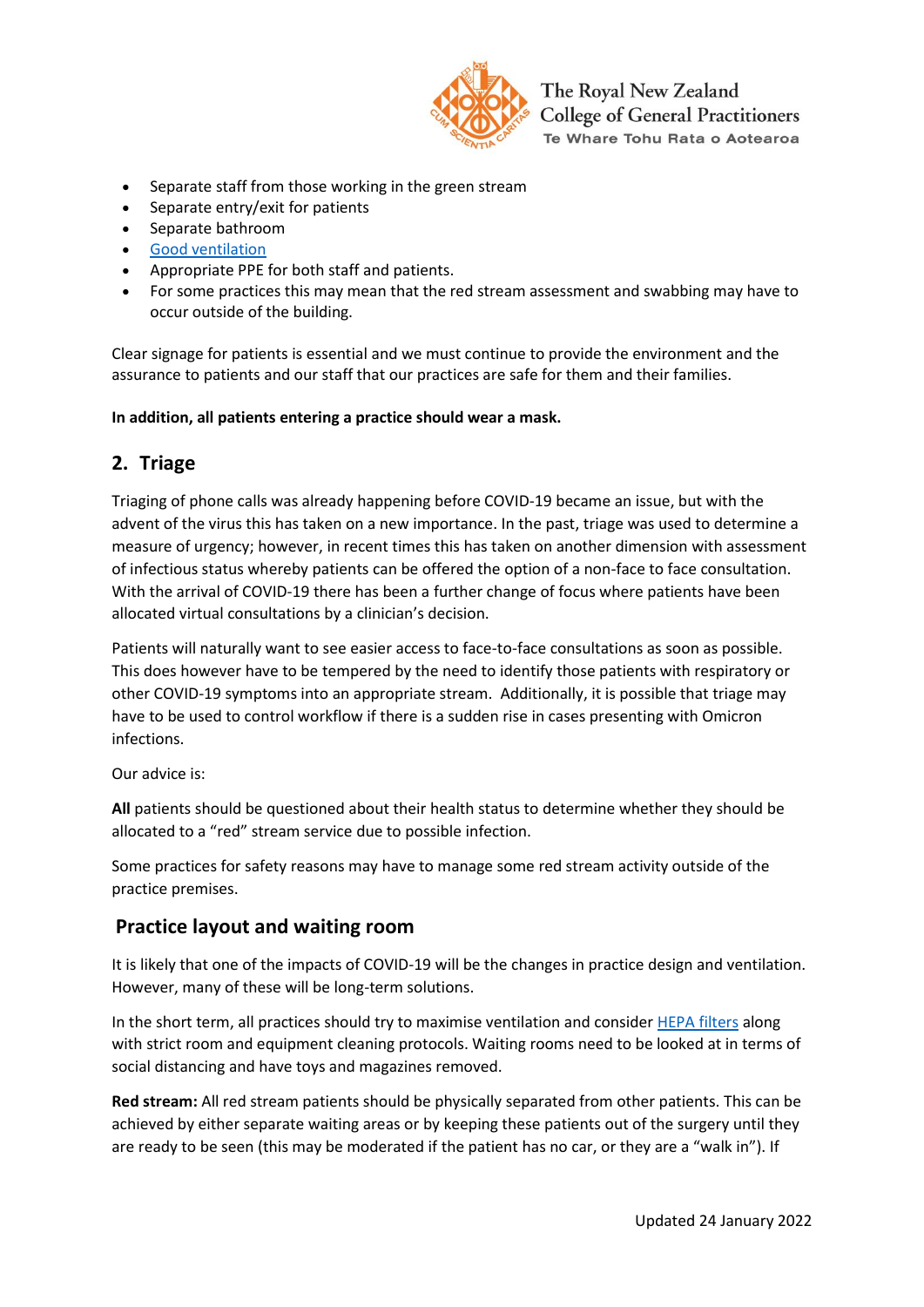

there is no capacity within the surgery then alternative arrangements need to be made outside of the surgery.

**Green stream:** These patients can be accommodated in a waiting room but with at least a 1 – 1.5 metre social distancing or staying in their cars until they are ready to be seen.

## **3. PPE usage**

It is likely that some form of PPE usage will be the long-term norm for all clinicians involved in normal clinical care. Apart from the obvious benefit of preventing and transmitting COVID-19 and other infections, correct PPE usage will likely prevent a clinician, or indeed a practice, having to go into isolation after being exposed to a COVID-19 positive patient. The risk of an unintended exposure increases with the prevalence of the virus in the community.

The College's recommendations are:

All patients are masked while in the practice

**Red stream workers:** Minimum of face mask and washable clothes or gown with eye protection

**Green stream workers:** Minimum of face mask

# **5. Risk assessment and categorisation of healthcare workers exposed to COVID-19**

There is a constant risk that clinicians and healthcare staff will be exposed to patients with COVID-19. If, and when, this situation arises, the actions that need to be taken by the clinician and the practice are covered here.

This section should be read in conjunction with the Ministry of Health's document **Risk Assessment and Categorisation of Healthcare Workers Exposed to COVID-19** which can b[e found on their](https://www.health.govt.nz/our-work/diseases-and-conditions/covid-19-novel-coronavirus/covid-19-information-health-professionals/guidance-critical-health-services-during-omicron-outbreak)  [website](https://www.health.govt.nz/our-work/diseases-and-conditions/covid-19-novel-coronavirus/covid-19-information-health-professionals/guidance-critical-health-services-during-omicron-outbreak) and also be accessed through your local HealthPathways:

In summary:

- a. The only situation where a staff member may have to stop work and isolate is when there is direct exposure to an aerosol generating event or direct exposure to shouting, singing or uncontrollable coughing without respiratory etiquette. If the staff member is however fully dressed in PPE including N95 mask or equivalent there is no reason to isolate.
- b. All other contact with a positive case, even when not wearing PPE does not mean that the clinician has to stop work providing they follow the instructions in this document.
- c. If a clinician or staff member develops COVID-19 symptoms they must stop work and follow the MOH protocol.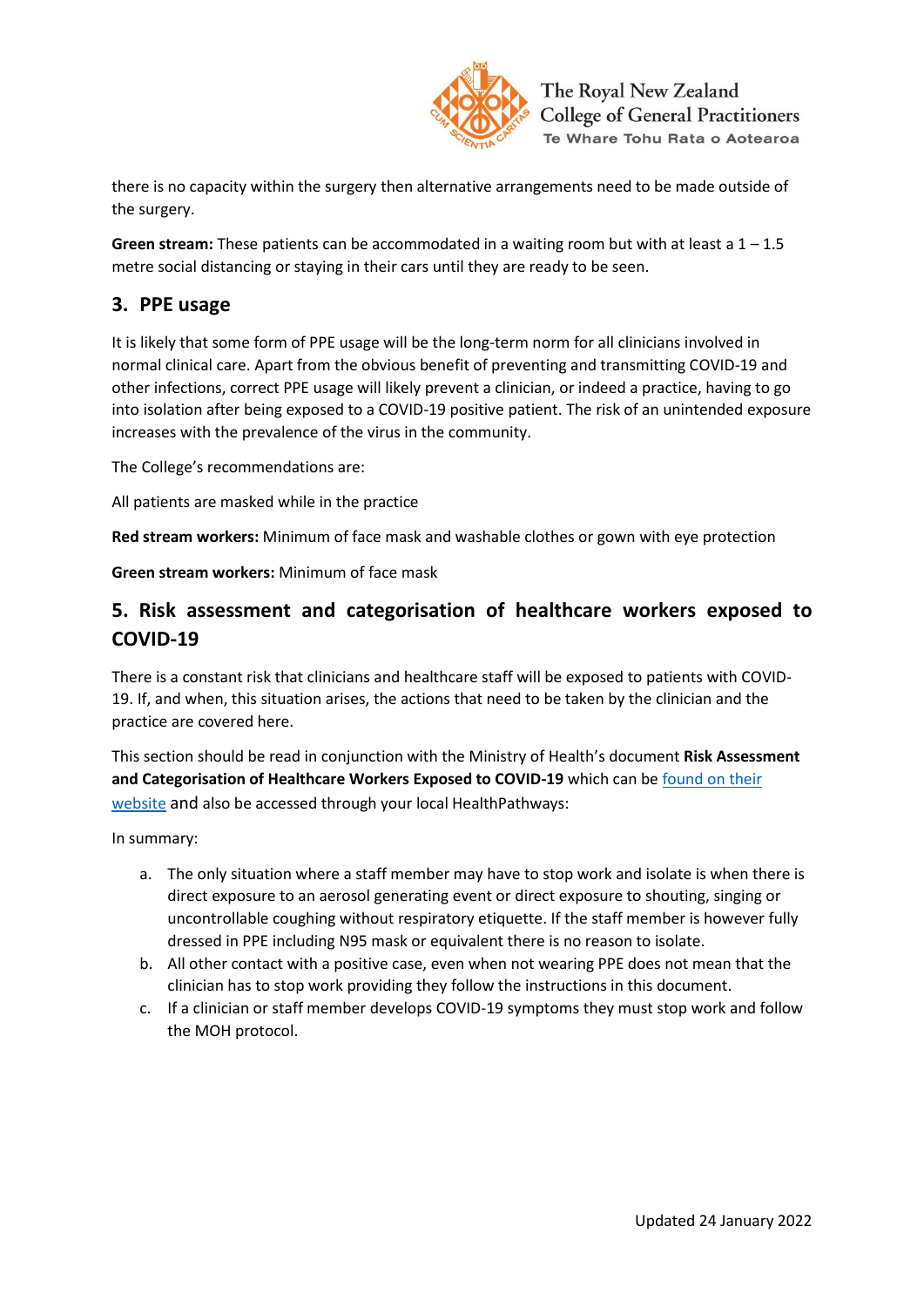

# **6. Acute care**

Acute care is a critical element of general practice, and we must ensure that this area is managed in an efficient manner. It is essential we keep access freed up for vulnerable patients.

With the advent of the Omicron variant of COVID-19, acute care will take on a larger amount of our workflow and indeed may have to be the primary focus of the practice activity as cases increase. It also needs to be recognised that not all acute presentations will be COVID-19 related and this will put an additional burden on the practice.

We need to remember that even a small reduction in acute care by general practice will result in extra burden on out hospital services.

Acute care will present in a number of ways:

#### **Walk in patients**

For many surgeries this may be a common occurrence, which will potentially increase with Omicron.

All practices should have an agreed process for triaging and managing these patients and should include:

- Clear signage explaining what the triage process is.
- Staff who can respond in a safe manner who should be, either with social distancing and screens or with "red stream" PPE.
- Triage staff should have clear protocols as to assessment and management of these patients.

Many of these patients will require a face-to-face consultation and each practice must have a clear protocol for managing this situation.

#### **Phone calls**

It is inevitable that there will be an increase in phone calls into the practice, particularly regarding COVID-19 management. This will be driven by acute need or potential anxiety over COVID-19. It is important that staff answering these calls have clear instructions as to what to ask and how to respond. These calls need to be carefully documented and a check list in the PMS system may be useful.

These calls maybe longer than normal and so efficiency in management is essential. If the number of phone lines is adequate then employing or deploying more staff to the phone lines, and this may include nurses or GPs.

It is important to give sensible advice while a patient is on hold. This may well be to offer other forms of communication such as the patient portal.

#### **Portal communication**

General practices have embraced portal usage to varying degrees. The reality is that patients who use them are computer, or at least smart phone, literate, and this includes a reasonably large portion of the community. Making use of this system will mean that those who don't or can't use a